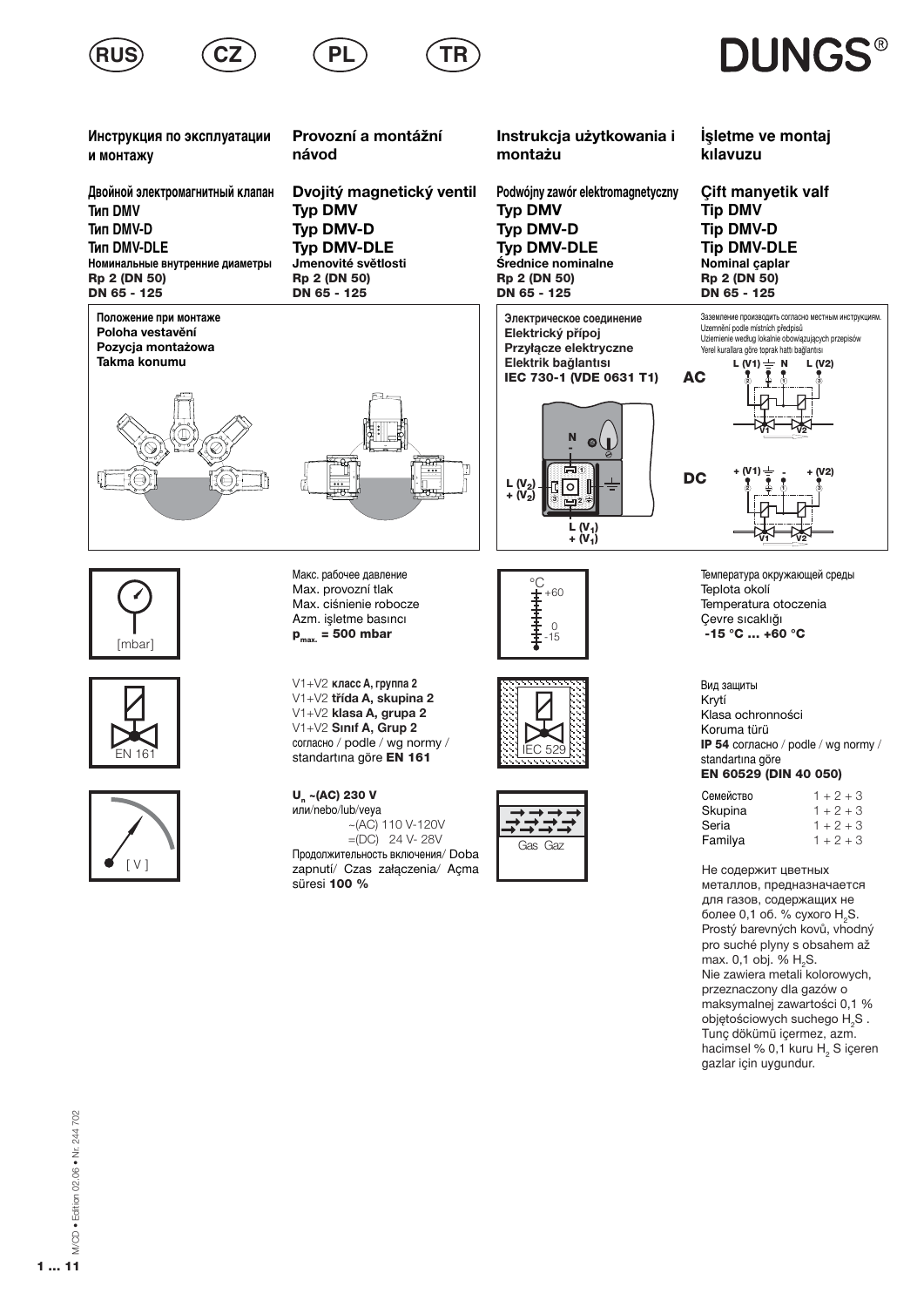Пункты для измерения давления **Snímače tlaku** Punkty pomiaru ciśnienia **Basinc** cikişları



 $1, 2, 3, 5$ Резьбовая пробка, Šroub uzávěru, Korek z gwintem, Kapak civatasi G 1/8 DIN ISO 228

Резьбовые пробки 1, 2, 3, 5 могут заменяться измерительным патрубком G 1/8, отвечающим нормам DIN ISO 228.

Šrouby uzávěru 1, 2, 3, 5 mohou být také nahrazeny měřicím nástavcem G 1/8 DIN ISO 228.

Korki z gwintem 1, 2, 3, 5 moga zostać również zastąpione króćcem pomiarowym G 1/8 DIN ISO 228.

Kapak cıvataları 1, 2, 3, 5 yerine bir ölçme ağzı G 1/8 DIN ISO 228 da takılabilir.

# $4, 5$

Отверстия для присоединения комплектующих. Spojovací vývrt pro příslušenství systému. Otwór przyłączeniowy do wyposażenia systemowego. Sistem aksesuarları için bağlantı borusu. G 3/4 DIN ISO 228



Резьбовая пробка, Šroub uzávěru, Korek z gwintem, Kapak cıvatası G 1/8 DIN ISO 228  $6.7$ G 1/4 DIN ISO 228 8,9  $G$  1/2 Варианты для выбора opčně / opcjonalnie / opsiyon заменяться измерительным патрубком G 1/8, отвечающим нормам DIN ISO 228.

Šrouby uzávěru 1, 2, 3, 5 mohou být také nahrazeny měřicím nástavcem G 1/8 DIN ISO 228.

zostać również zastapione króćcem pomiarowym G 1/8 DIN ISO 228.

Kapak civatalari 1, 2, 3, 5 yerine  $\frac{1}{2}$ bir ölçme ağzı G 1/8 DIN ISO 228 da takılabilir.

комплектующих. Spojovací vývrt pro příslušenství systému. Otwór przyłączeniowy do wyposażenia systemowego. Sistem aksesuarları için bağlantı borusu. G 3/4 DIN ISO 228

**y** M/CD • Edition 02.06 • Nr. 244 702<br>2 ... 11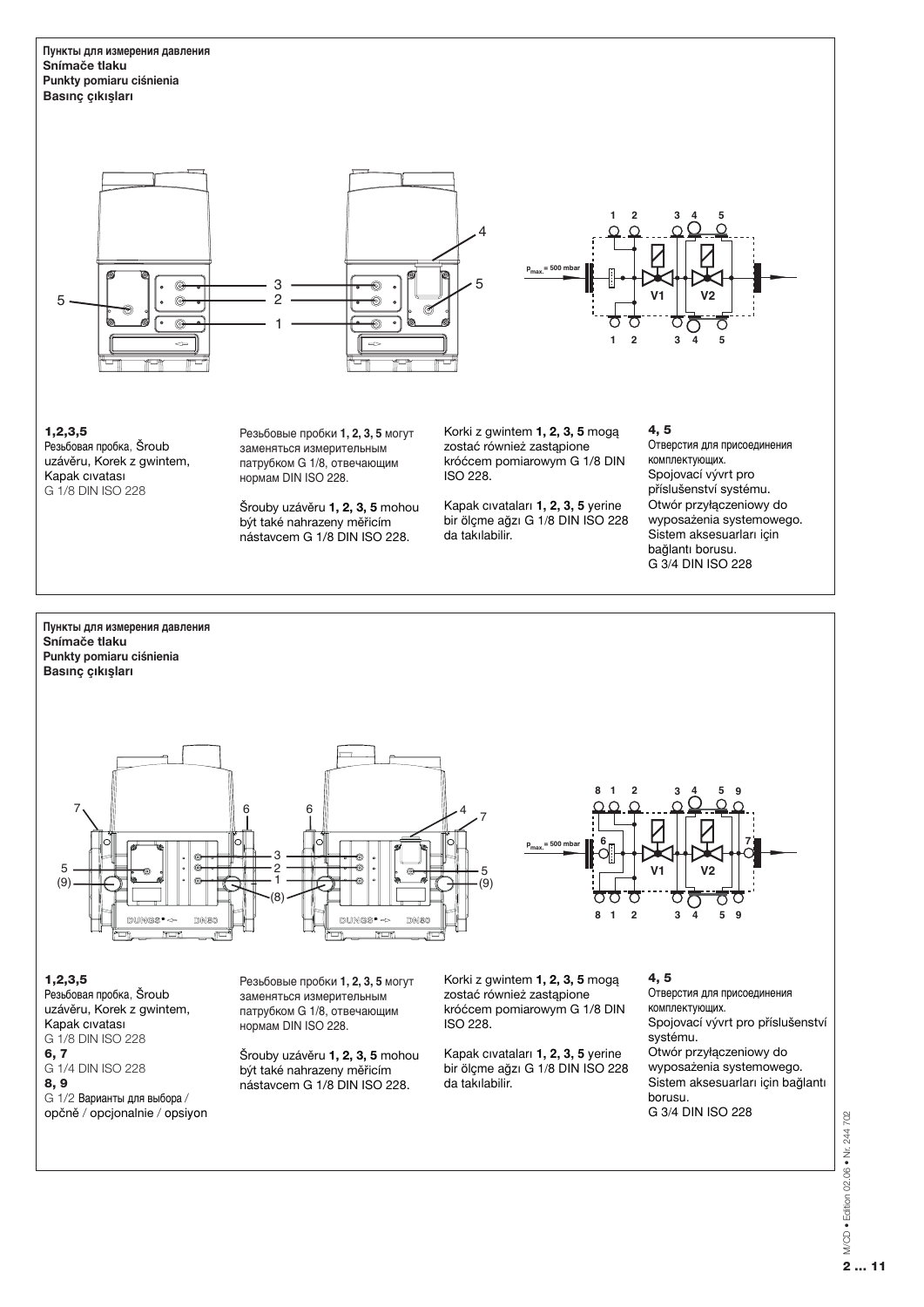

| Тип<br><b>Typ</b><br><b>Typ</b> | <b>DN</b>                  | $P_{\max}$<br>[W]<br>$-(AC)$ 230 V | 'max.<br>~[A] | Продолжительность открытия<br>Doba otevření<br>Czas otwarcia | Сборочные размеры / Montážní<br>rozměry / Wymiary montażowe /<br>Takma ölcüleri[mm] |     |     |     |     |         | № магнита<br>Magnet č.<br>Elektromagnes nr | Количество переключений/ч Вес<br>Ilość przełączeń/h Hmotnost<br>Enclenchements/h Cieżar |              |
|---------------------------------|----------------------------|------------------------------------|---------------|--------------------------------------------------------------|-------------------------------------------------------------------------------------|-----|-----|-----|-----|---------|--------------------------------------------|-----------------------------------------------------------------------------------------|--------------|
| Tip                             |                            |                                    |               | Acılma süresi                                                | a                                                                                   | b   | c   | d   | e   |         | Miknatis no.                               | Devreye sokma (h)                                                                       | Ağırlık [kg] |
| <b>DMV-D 525/12</b>             | Rp <sub>2</sub><br>(DN 50) | 130                                | 1,3           | $<$ 1 s                                                      | 162                                                                                 | 88  | 202 | 335 | 124 | 96      | 1411/2P                                    | 60                                                                                      | 7,1          |
| DMV 5065/12                     | DN 65                      | 160                                | 1,8           | $< 1$ s                                                      | 290                                                                                 | 104 | 246 | 365 |     | 185 110 | 1511/2P                                    | 60                                                                                      | 16,2         |
| DMV-D 5065/12                   | DN 65                      | 160                                | 1,8           | $< 1$ s                                                      | 290                                                                                 | 104 | 246 | 365 | 185 | 110     | 1511/2P                                    | 60                                                                                      | 16,2         |
| <b>DMV-DLE 5065/12</b>          | DN 65                      | 160                                | 1,8           | $< 20$ s                                                     | 290                                                                                 | 104 | 265 | 365 |     | 185 110 | 1511/2PL                                   | 20                                                                                      | 16,5         |
| DMV 5080/12                     | <b>DN 80</b>               | 230                                | 1,8           | $< 1$ s                                                      | 310                                                                                 | 119 | 292 | 450 |     | 200 116 | 1611/2P                                    | 60                                                                                      | 23,0         |
| DMV-D 5080/12                   | <b>DN 80</b>               | 230                                | 1,8           | $< 1$ s                                                      | 310                                                                                 | 119 | 292 | 450 | 200 | 116     | 1611/2P                                    | 60                                                                                      | 23.0         |
| <b>DMV-DLE 5080/12</b>          | <b>DN 80</b>               | 230                                | 1,8           | $< 20$ s                                                     | 310                                                                                 | 119 | 347 | 450 |     | 200 116 | 1611/2PL                                   | 20                                                                                      | 23,3         |
| <b>DMV 5100/12</b>              | <b>DN 100</b>              | 230                                | 1,8           | $< 1$ s                                                      | 350                                                                                 | 142 | 329 | 500 |     | 220 125 | 1711/2P                                    | 60                                                                                      | 29,0         |
| <b>DMV-D 5100/12</b>            | <b>DN 100</b>              | 230                                | 1,8           | $< 1$ s                                                      | 350                                                                                 | 142 | 329 | 500 |     | 220 125 | 1711/2P                                    | 60                                                                                      | 29,0         |
| <b>DMV-DLE 5100/12</b>          | <b>DN 100</b>              | 230                                | 1,8           | $< 20$ s                                                     | 350                                                                                 | 142 | 390 | 500 | 220 | 125     | 1711/2PL                                   | 20                                                                                      | 29,3         |
| <b>DMV 5125/12</b>              | DN 125                     |                                    |               |                                                              |                                                                                     |     |     |     |     |         |                                            |                                                                                         |              |
| DMV-D 5125/12                   | DN 125                     | 250                                | 1,8           | $< 1$ s                                                      | 400                                                                                 | 128 | 415 | 635 |     | 250 140 | 1811/2P                                    | 60                                                                                      | 53,0         |
| <b>DMV-DLE 5125/12</b>          | DN 125                     |                                    |               |                                                              |                                                                                     |     |     |     |     |         |                                            |                                                                                         |              |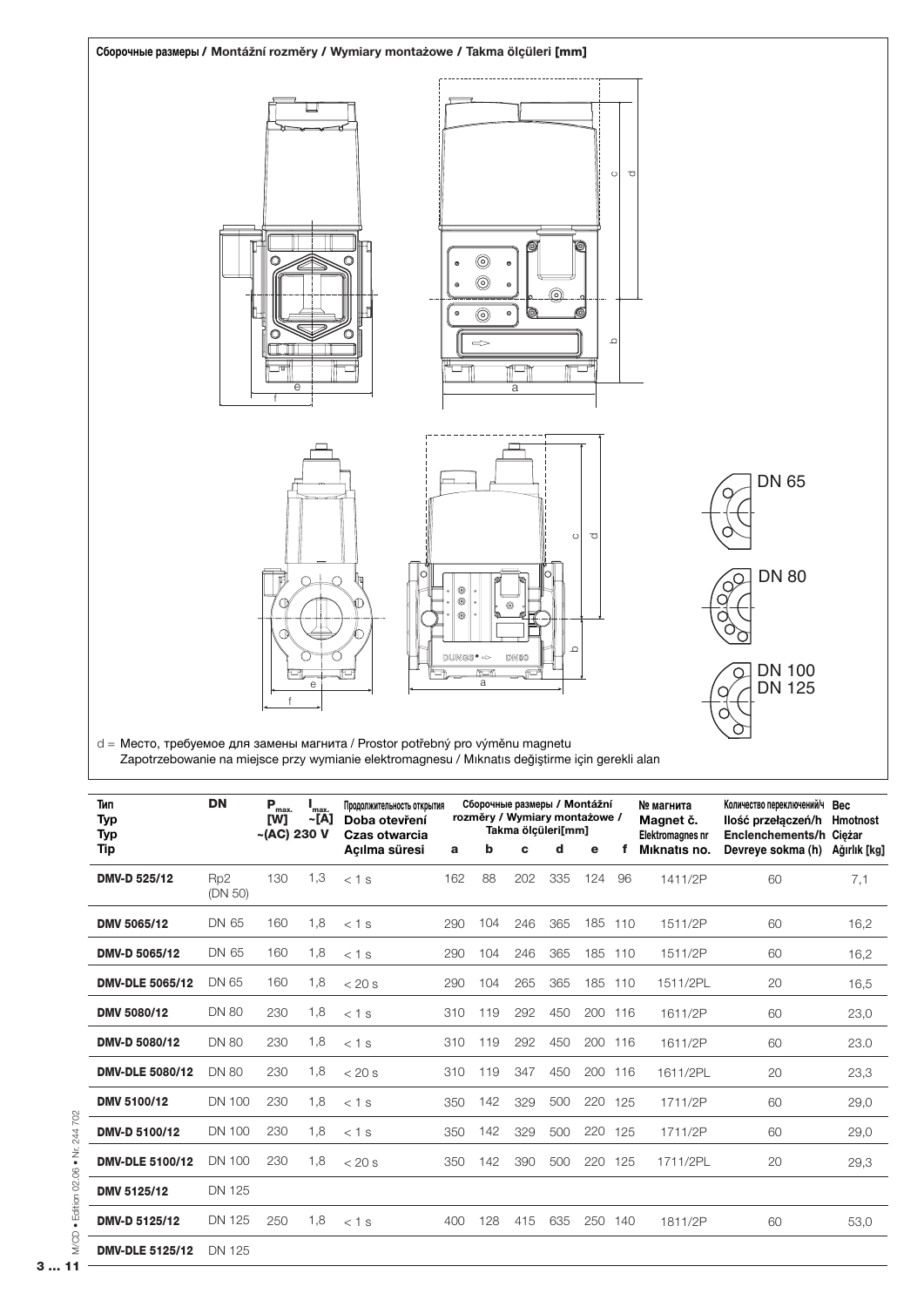

EN 109

Предохраняйте двойной электромагнитный клапан от загрязнений путем монтажа подходящего фильтра. Dvojitý magnetický ventil chránit vhodným lapačem nečistot před znečištěním, síto je instalováno. Chronić podwójny zawór elektromagnetyczny przed zanieczyszczaniami odpowiednim osadnikiem zanieczyszczeń, fabrycznie zamontowane jest sitko. Çift manyetik valf, uygun pislik tutucular (tozluk) kullanılarak, pislenmeye karşı korunmalıdır, süzgeç takılıdır.

| Макс. крутящие моменты/фланцевое соединение<br>max. krouticí momenty/přírubové spojení                                                       | M 16 x 65 (DIN 939) | Шпилька<br>Závrtný šroub |  |
|----------------------------------------------------------------------------------------------------------------------------------------------|---------------------|--------------------------|--|
| Max. momenty dokręcania / połączenie kołnierzowe                                                                                             | 50 Nm               | Śruba dwustronna         |  |
| Azm. torklar / Flans bağlantısı                                                                                                              |                     | Pim civata               |  |
| Резьбовые пробки и соединительные винты соответственно затягивайте.<br>Соблюдайте крутящие моменты при затягивании чугунной и стальной пары! |                     |                          |  |
| Tighten Závěrné a spojovací šrouby přiměřeně přitáhnout.<br>Dbát na zdvojení materiálu: tlak. odlitek - ocel!                                |                     |                          |  |
| Dokręcić prawidłowo korki gwintowane i śruby złączne.<br>Przestrzegać właściwego połączenia materiałów odlew ciśnieniowy - stal!             |                     |                          |  |

#### Резьбовой фланец DMV-D 525/12 (Rp 2) Монтаж и демонтаж

- 1. Открутить винты А и В полностью не выкручивать. Рис. 1 и 2
- 2. Выкрутить винты С и D. Рис. 1 и 2
- 3. Удалить двойной электромагнитный клапан, расположенный между резьбовыми фланцами. Рис. 3 и 4
- 4. После завершения монтажа следует провести проверку на герметичность и функционирование.

Provedení závitové příruby DMV-D 525/12 (Rp 2) Montáž a demontáž

- 1. Šroub A a B povolit nevyšroubovat. Obr. 1 a 2 2. Šroub C a D vyšroubovat.
- Obr. 1 a 2 3. Dvojitý magnetický ventil mezi závitovými přírubami vytáhnout. Obr. 3 a 4
- 4. Po montáži provést zkoušku těsnosti a funkční zkoušku.

Wersja z kołnierzem gwintowanym DMV-D 525/12 (Rp 2) Montaż i demontaż

- 1. Odkręcić lekko śrubę A i B nie wykręcać. **Rys. 1 i 2**
- 2. Wykręcić śrubę C i D. Rys. 1 i 2
- 3. Wyciągnąć podwójny zawór elektromagnetyczny spomiędzy kołnierzy gwintowanych. Rys. 3 i 4
- 4. Po montażu przeprowadzić próbe szczelności i działania.

# Vida dişli flanş modeli DMV-D 525/12 (Rp 2) Takma ve sökme

- 1. A ve B cıvatasını çözünüz çıkarmayınız. Resim 1 ve 2
- 2. C ve D civatasini çıkarınız. Resim 1 ve 2
- 3. Çift manyetik valfi vida dişli flanslar arasından çekip dışarı çıkarınız. Resim 3 ve 4
- 4. Taktıktan sonra, sızdırmazlık ve fonksiyon kontrolü yapınız.







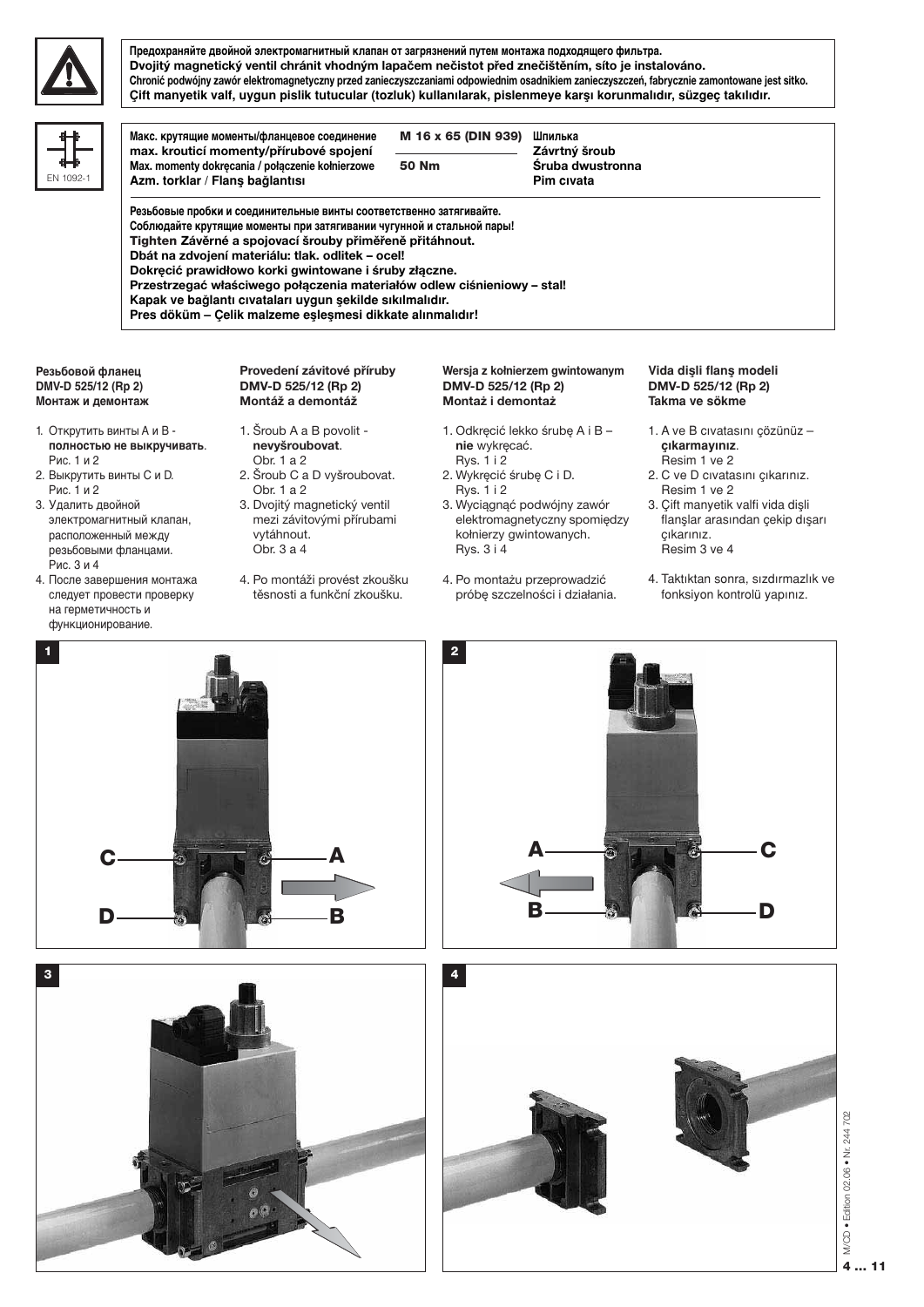# Монтаж DMV 5065 - 5125

- 1. Вставить шпильку А.
- 2. Установить уплотнительное кольцо В.
- 3. Вставить шпильку С.
- 4. Затянуть шпильки А+С. Следите за правильной посадкой уплотнительного кольца!
- 5. После завершения работ по монтажу провести проверку на герметичность и правильность функционирования.
- 6. Демонтаж производится в обратном порядке  $4 \rightarrow 3 \rightarrow 2 \rightarrow 1$ .

### Montáž DMV 5065 - 5125

- 1. Vsadit závrtné šrouby A.
- 2. Vsadit těsnění B.
- 3. Vsadit závrtné šrouby C.
- 4. Závrtné šrouby A+C utáhnout. Dbát na korektní uložení těsnění!
- 5. Po montáži zkouška těsnosti a funkční zkouška.
- 6. Demontáž v opačném pořadí  $4 \rightarrow 3 \rightarrow 2 \rightarrow 1$ .

# Montaż DMV 5065 - 5125

- 1. Założyć śruby dwustronne A.
- 2. Założyć uszczelkę B.
- 3. Założyć śruby dwustronne C.
- 4. Dokręcić śruby dwustronne A+C. Uważać na prawidłowe osadzenie uszczelki!
- 5. Po montażu przeprowadzić próbe szczelności i działania.
- 6. Demontaż w odwrotnej kolejności  $4 \rightarrow 3 \rightarrow 2 \rightarrow 1$ .

# **Takma** DMV 5065 - 5125

- 1. Pim cıvatalar A yerleştirilmelidir.
- 2. Conta B yerleştirilmelidir.
- 3. Pim cıvatalar C yerleştirilmelidir.
- 4. Pim cıvatalar A+C sıkılmalıdır. Contanın yerine doğru oturmasına dikkat edilmelidir!
- 5. takma isleminden sonra sızdırmazlık ve fonksiyon kontrolü yapılmalıdır.
- 6. Sökme islemi takma isleminin tersi yönde yapılmalıdır.  $4 \rightarrow 3 \rightarrow 2 \rightarrow 1$ .



 $5...11$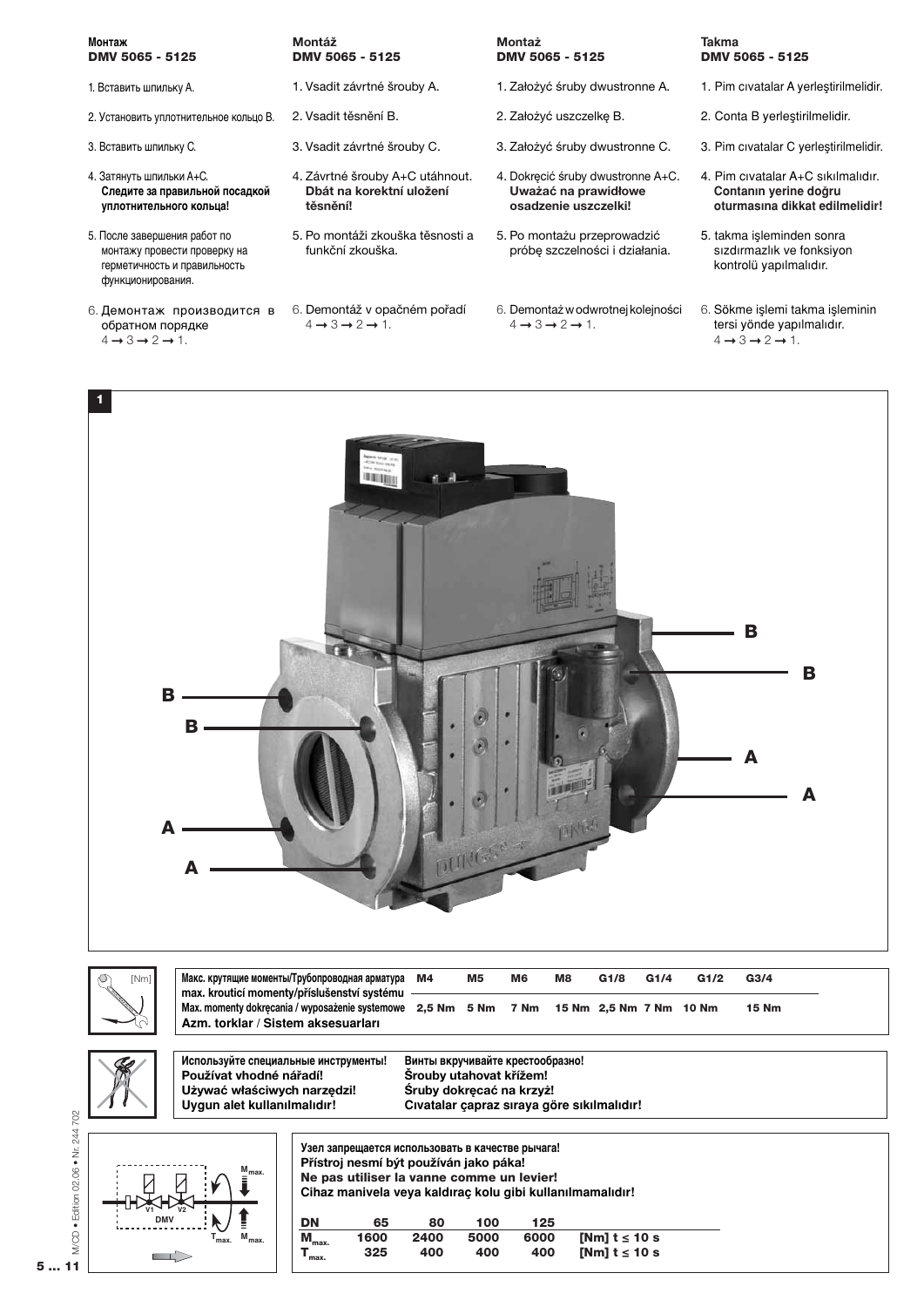# DMV-D / DMV-DLE Регулировка главного потока

Регулировка производится при открытом клапане. Установку клапана V1 производите во время эксплуатации, постоянно контролируйте заданные параметры. Минимальный установленный поток:

# **DMV-D / DMV-DLE** Nastavení hlavního množství

Nastavení hlavního množství se provádí na otevřeném ventilu. Nastavení na ventilu V1 provést za provozu, nastavené hodnoty stále kontrolovat. Neimenší nastavitelný obiemový proud:

# **DMV-D / DMV-DLE** Nastawianie ilość gazu

dopływającego do głównego palnika Nastawianie ilości gazu dopływającego do głównego palnika odbywa się na otwartym zaworze. Nastawić ilość gazu na zaworze V1 podczas pracy, wartości nastaw stale kontrolować. Naimniejsze wartości nastawianego natężenia przepływu:

# **DMV-D / DMV-DLE** Ana miktar ayarları

Ana miktar ayarı açık valfte yapılır. Valf V1'deki ayar işletme esnasında yapılmalı, ayar değerleri sürekli kontrol edilmelidir.En küçük ayar hacmi akımı (debisi):

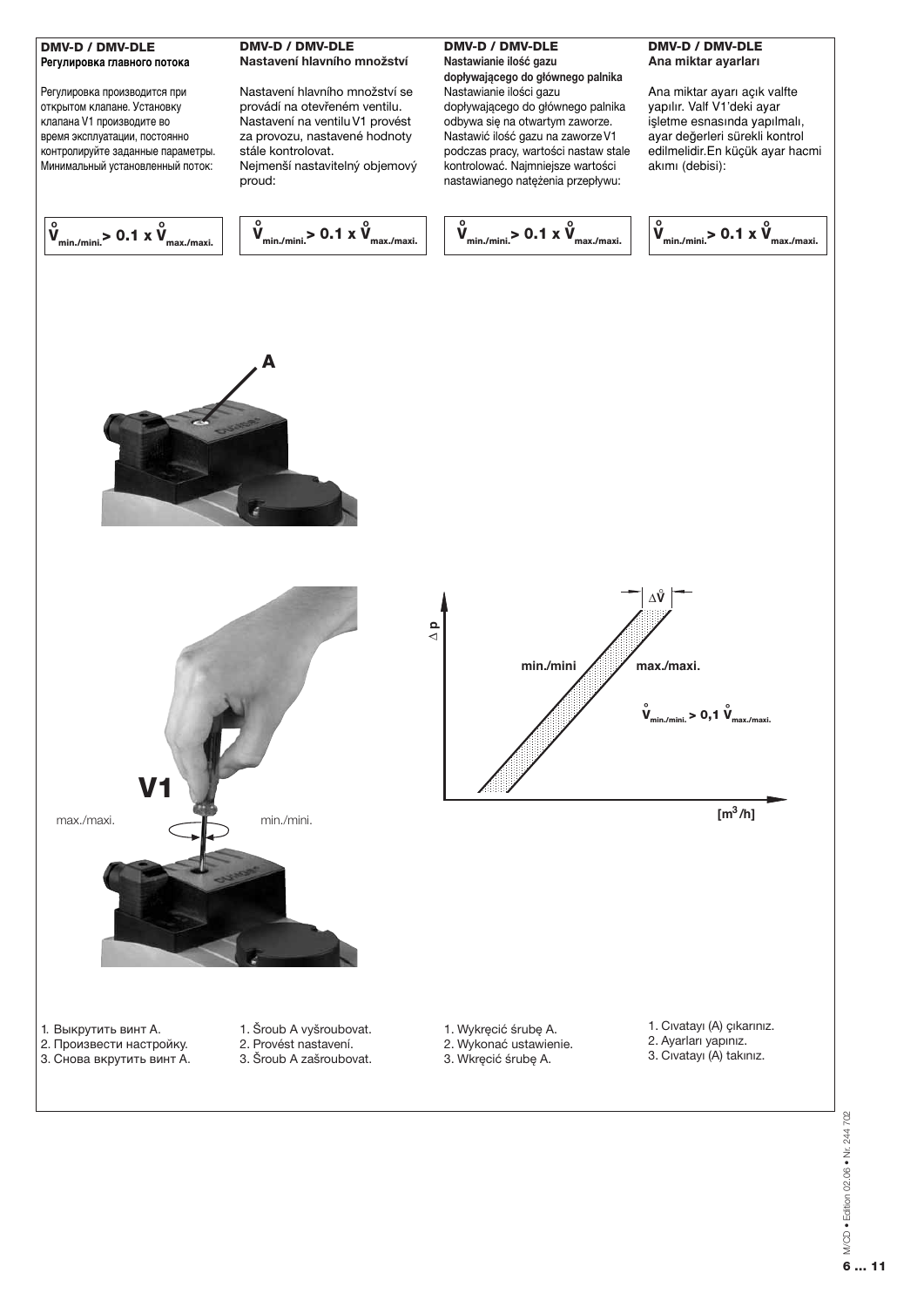

#### Замена диска для крепления магнита или гидравлического узла

- 1. Выключить установку.
- 2. Удалить с винта с потайной головкой А предохранительный лак. 3. Выкрутить винт с потайной
- головкой А. 4. Выкрутить винт с
- цилиндрической головкой В. 5. Заменить диск С или
- гидравлический узел D 6. Вновь вкрутить винты с потайной и цилиндрической головкой. Винт с потайной
- головкой закрутить так, чтобы гидравлический узел можно было еще поворачивать. 7. Покрыть винт с потайной
- головкой А предохранительным паком
- 8. Проверку на герметичность проводить на месте резьбовой пробки 3
- $p_{\text{masc.}} = 500 \text{ m6ap.}$ 9. Провести контроль
- функционирования.
- 10. Включить установку.

Výměna talíře pro upevnění magnetu/hydrauliky

- 1. Zařízení vypnout.
- 2. Odstranit pojistný lak ze
- zápustného šroubu A. 3. Zápustný šroub A vyšroubovat.
- 4. Šoub s válcovou hlavou B vyšroubovat.
- 5. Talíř C / hydrauliku D vyměnit 6. Zápustný šroub a šroub
- s válcovou hlavou opět zašroubovat. Zápustný šroub utáhnout pouze tak, aby mohlo být s hydraulikou ještě otáčeno.
- 7. Zápustný šroub A přetřít pojistným lakem.
- 8. Zkouška těsnosti přes snímač tlaku: šroub uzávěru 3  $p_{max}$  = 500 mbar.
- 9. Provést funkční zkoušku. 10. Zařízení zapnout

#### Wymiana tarczy do zamocowania elektromagnesu/elementu hydraulicznego

- 1. Wyłączyć instalację.
- 2. Usunąć lak zabezpieczający śrubę z łbem wpuszczanym A.
- 3. Wykręcić śrubę z łbem wpuszczanym A.
- 4. Wykręcić śrubę z łbem walcowym B. 5. Wymienić tarczę C / element hydrauczny D.
- 6. Wkręcić z powrotem śrubę z łbem wpuszczanym i walcowym. Śrube z łbem wnuszczanym dokrecić tylko na tyle, aby można było jeszcze obrócić element hydrauliczny.
- 7. Pomalować śrubę z łbem wpuszczanym A lakiem zabezpieczającym.
- 8. Próba szczelności za pomoca punktu pomiaru ciśnienia na korku gwintowanym 3  $p_{max}$  = 500 mbar.
- 9. Przeprowadzić próbę działania. 10. Włączyć instalację

#### Manyetik sabitleme tablasının/ Hidroliğin değiştirilmesi

- 1. Sistem kapatılmalıdır.
- 2. Gömme baslı cıvatanın A üzerindeki emniyet boyası aiderilmelidir.
- 3. Gömme başlı cıvata A cıkarılmalıdır.
- 4. Silindirik başlı cıvata B çıkarılmalıdır.
- 5. Tabla C / Hidrolik D değiştirilmelidir.
- 6. Gömme ve silindirik başlı cıvata tekrar yerine takılmalıdır. Gömme başlı civata sadece hidrolik ünite daha çevrilebilecek durumda kalacak kadar sıkılmalıdır.
- 7. Gömme başlı cıvata A üzerine emniyet boyası sürülmelidir
- 8. Basınc cıkısı kapak cıvatası 3 üzerinden sızdırmazlık kontrolü
- $\mathbf{p}_{\text{max}} = 500 \text{ mbar.}$ 9. Fonksiyon kontrolü
- yapılmalıdır.
- 10. istem açılmalı, yani devreye sokulmalıdır.

Edition 02.06 . Nr. 244 702 M/CD.  $7...$  $11$ 

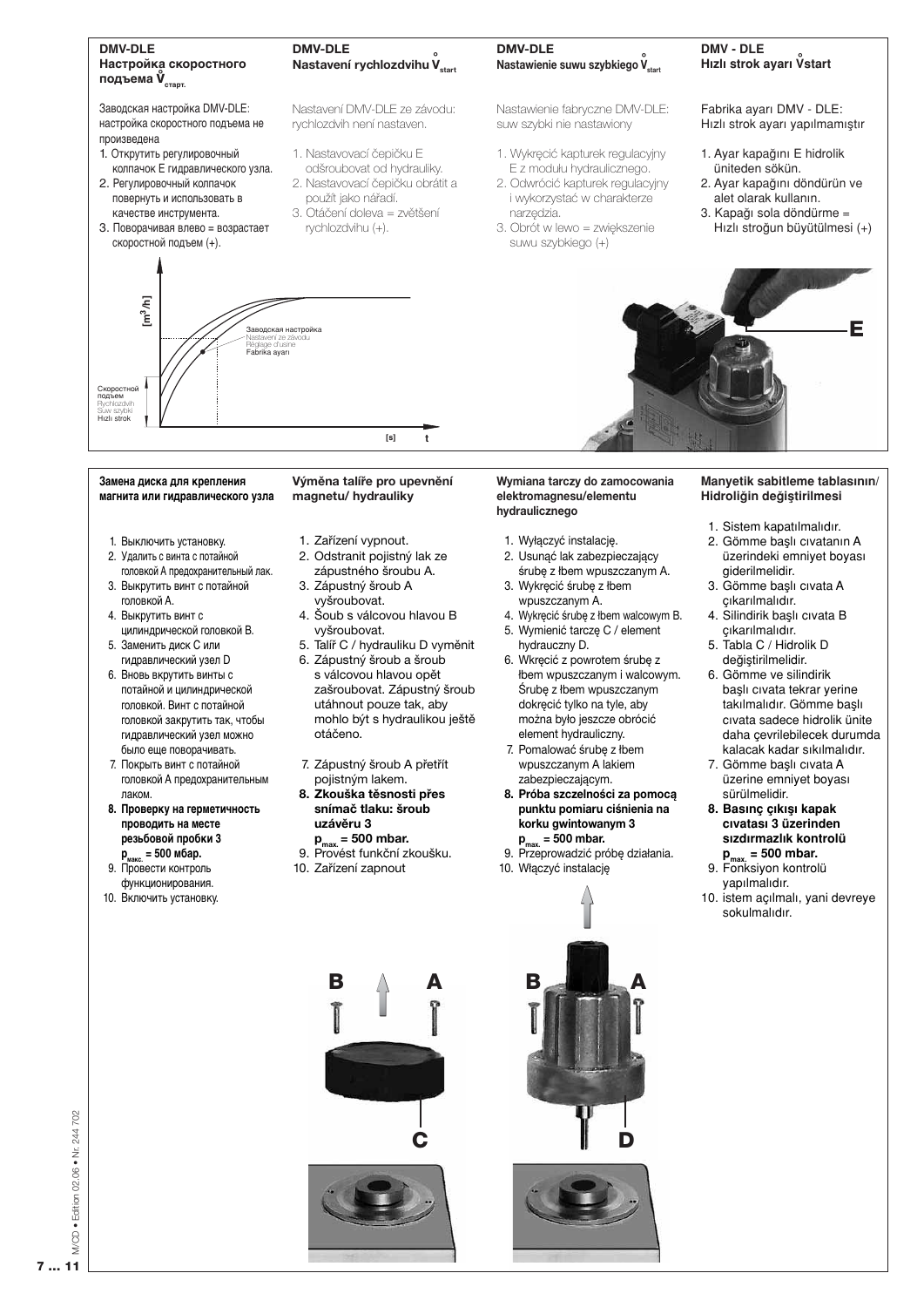#### Замена магнита

- 1. Удалить диск или гидравлический узел как описано на стр. 6 в разделе: гЗамена диска для крепления магнита, п.п. 1 - 5.
- 2. Заменить магнит. Соблюдайте номер магнита и напряжение!
- 3. Снова установите диск или гидравлический узел как описано на стр. 6 в разделе: гЗамена диска для крепления магнита, п.п. 6 - 10.

#### Výměna magnetu

- 1. Talíř / hydrauliku odstranit podle popisu na straně 6: "Výměna talíře pro upevnění magnetu, bod 1 - 5.
- 2. Magnet vyměnit. Nezbytně dbát č. magnetu a napětí!
- 3. Nastavovací talíř / hydrauliku opět namontovat podle popisu na straně 6 "Výměna talíře pro upevnění magnetu", bod 6 - 10.

#### Wymiana elektromagnesu

- 1. Wyjąć tarczę/element hydrauliczny, w sposób opisany na str. 6: "Wymiana tarczy do zamocowania elektromagnesu", punkt 1 - 5.
- 2. Wymienić elektromagnes. Zwrócić uwagę na numer elektromagnesu i wartość napiecia!
- 3. Zamontować z powrotem tarczę regulacyjną/element hydrauliczny w sposób opisany na str. 6 "Wymiana tarczy do zamocowania elektromagnesu", punkt 6 - 10.

#### Mıknatısın değiştirilmesi

- 1. Tablanın / Hidrolik ünitenin sökülmesi, sayfa 6'daki "Manyetik sabitleme tablasının değiştirilmesi" bölümünde (madde  $1 - 5$ ) tarif edilmiştir.
- 2. Mıknatıs değiştirilmelidir. Miknatis no. ve gerilim kesinlikle dikkate alınmalıdır!
- 3. Ayar tablasının / Hidrolik ünitenin tekrar monte edilmesi, sayfa 6'daki "Manyetik sabitleme tablasının değiştirilmesi" bölümünde  $(madde 6 - 10)$  tarif edilmiştir.

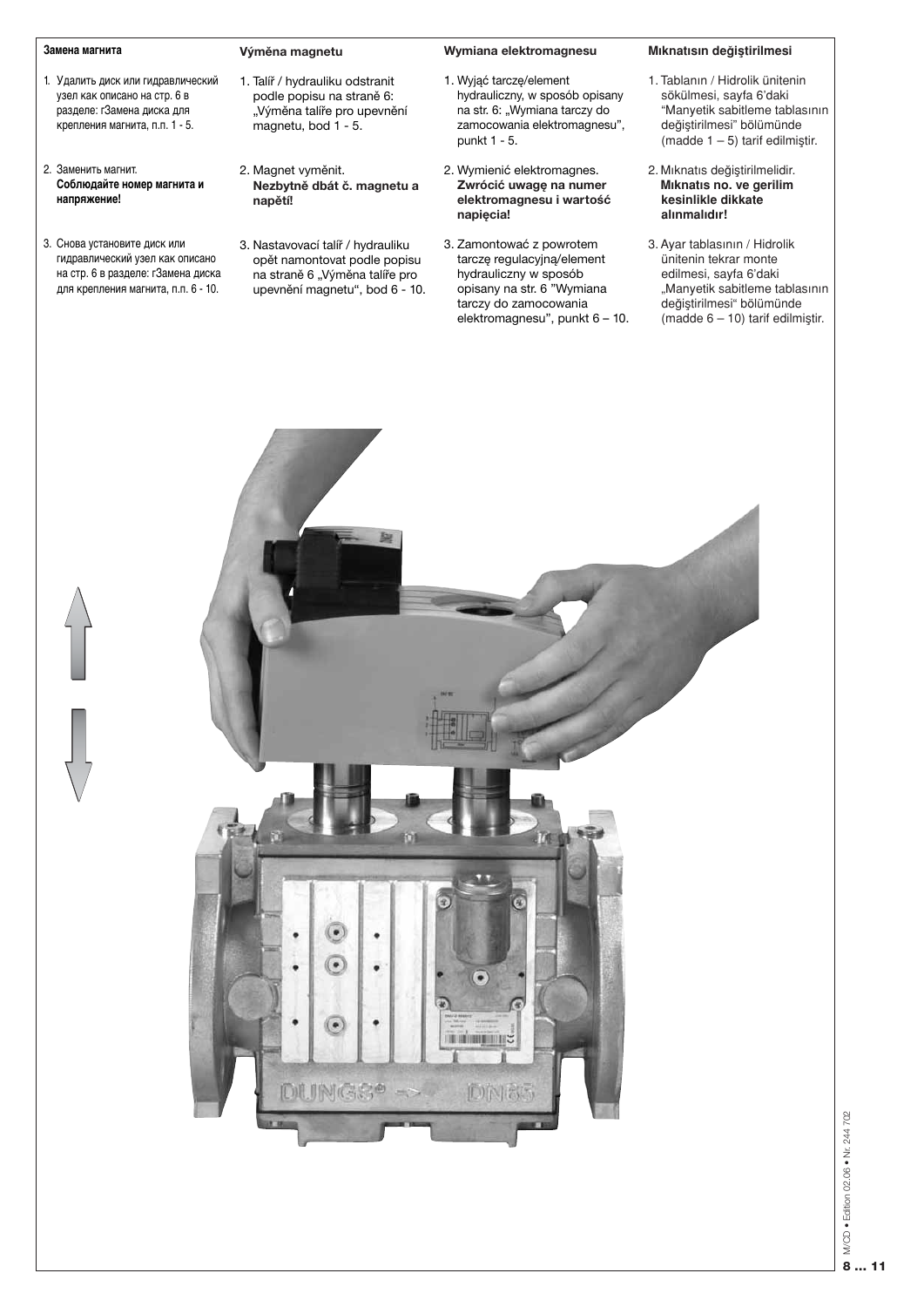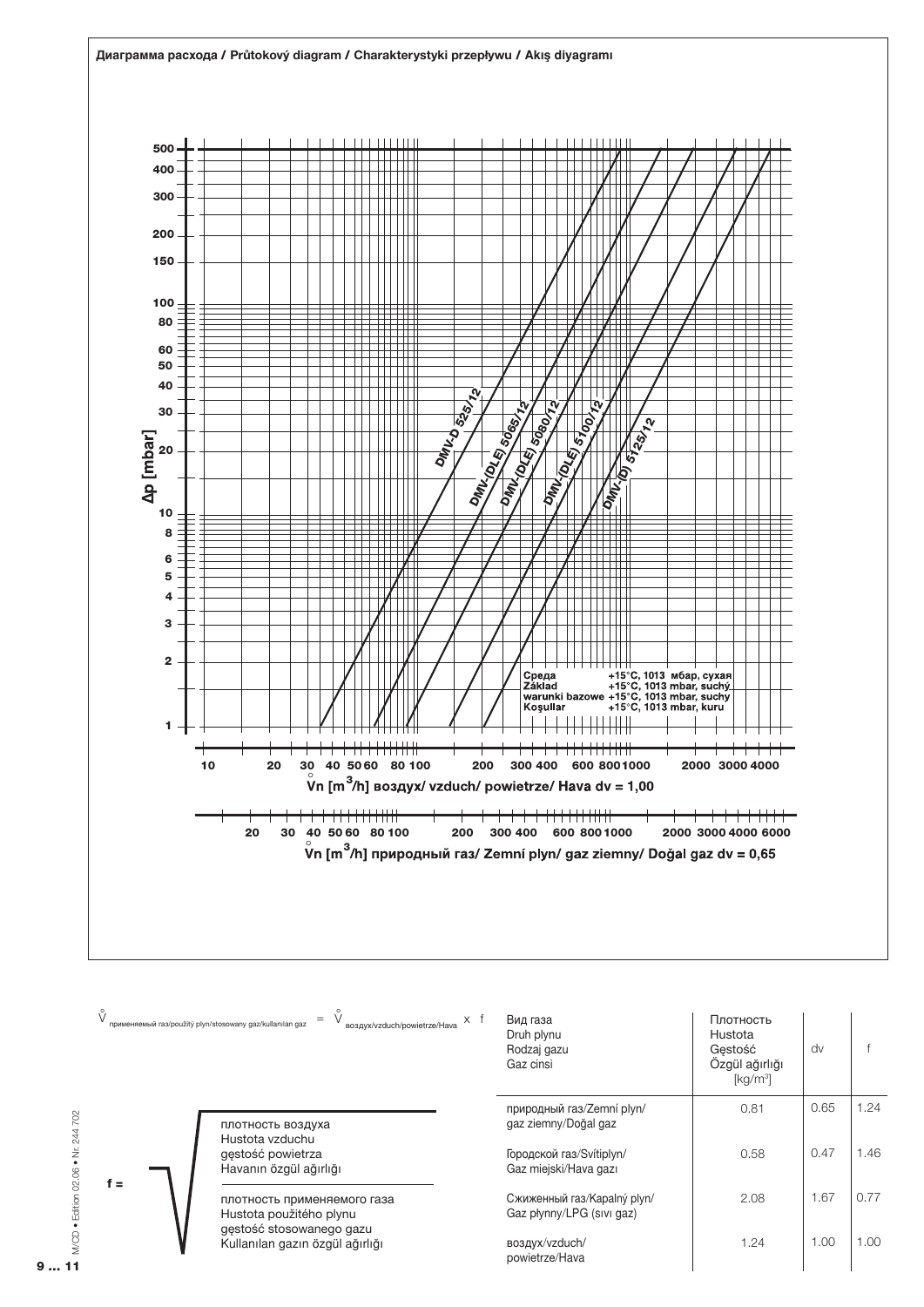| Запасные части / Комплектующие<br>Náhradní díly / příslušenství<br>Części zamienne/wyposażenie dodatkowe<br>Yedek parçalar / Aksesuarlar                                                                                    | Заказной №<br>Objednávací číslo<br>Nr katalogowy<br>Sipariş numarası                                        | Запасные части / Комплектующие<br>Náhradní díly / příslušenství<br>Części zamienne/wyposażenie dodatkowe<br>Yedek parçalar / Aksesuarlar                                                                          | Заказной №<br>Objednávací číslo<br>Nr katalogowy<br>Siparis numarası         |
|-----------------------------------------------------------------------------------------------------------------------------------------------------------------------------------------------------------------------------|-------------------------------------------------------------------------------------------------------------|-------------------------------------------------------------------------------------------------------------------------------------------------------------------------------------------------------------------|------------------------------------------------------------------------------|
| Резьбовая пробка с<br>уплотнительным кольцом<br>Sroub uzávěru s těsnicím kroužkem<br>Korek gwintowany z pierścieniem<br>uszczelniającym<br>Contalı kapak cıvatası<br>G <sub>1/8</sub><br>G <sub>1/4</sub><br>G 1/2<br>G 3/4 | 219 002<br>087 858<br>219 003<br>219 004                                                                    | Уплотнительное кольцо,<br>соответствует EN<br>O-kroužek, přezkoušený EN<br>Pieścień samouszczelniający,<br>z atestem EN<br>O-Ring, EN kontrollü<br>DMV-D 525/12<br>Запасной магнит                                | 231 574                                                                      |
| Грязеуловитель, сетка<br>Lapač nečistot, síto<br>Osadnik zanieczyszczeń, sitko<br>Pislik tutucular, süzgeç<br>Rp 2 (DN 50)<br>DN 65<br>DN 80<br><b>DN 100</b><br>DN 125                                                     | 247 547<br>231 595<br>231 596<br>231 597<br>231 598                                                         | Náhradní magnet<br>Elektromagnes zapasowy<br>Yedek miknatis<br>DMV-D 525/12<br>DMV- 5065/12<br>DMV- 5080/12<br>DMV- 5100/12<br>DMV- 5125/12<br>Резьбовая пробка, плоская с                                        | По запросу<br>na dotaz<br>na zapytanie<br>Talep üzerine<br>5 шт. в комплекте |
| Комплект: Боковая крышка<br>Sada: víko, boční<br>Zestaw: pokrywa, boczna<br>Set: Kapak, yan<br>Rp 2 (DN 50)<br>DN 65 - DN 125                                                                                               | 219 005<br>219 005                                                                                          | уплотнительным кольцом<br>Šroub uzávěru, plochý s<br>O-kroužkem<br>BKorek gwintowany, płaski z<br>pierścieniem samouszczelniającym<br>Kapak cıvatası, yassı, O-ringli<br>G <sub>1/8</sub>                         | 5 kusy/sadu<br>5 szt./zestaw<br>5 adet/set<br>230 432                        |
| Комплект: Фланец запальной свечи G 3/4<br>Sada: příruba zapalovacího<br>plynu G 3/4<br>Zestaw: kołnierz gazu<br>zapłonowego G 3/4<br>Set: Atesleme gazı flanşı G 3/4<br>Штепсельная розетка трубопровода, черная            | 219 006                                                                                                     | Диск для крепления магнита<br>Talíř pro upevnění magnetu<br>Tarcza do zamocowania elektromagnesu<br>Miknatis sabitleme tablası<br>DMV-D 525/12<br>DMV- 5065/12<br>DMV- 5080/12<br>DMV- 5100/12                    | 231 612<br>231 612<br>231 613<br>231 613                                     |
| Svorkovnice, černá<br>Puszka przewodowa, czarna<br>Hat kutusu, siyah<br>$GDMW$ , 3 pol. $+E$<br>Уплотнительные кольца<br>Těsnění<br><b>Uszczelki</b><br>Contalar<br>DN 65                                                   | 210 319<br>2 шт. в комплекте<br>2 kusy/sadu<br>2 szt./zestaw<br>2 adet/set<br>231 603                       | DMV- 5125/12<br>Гидравлический тормоз<br>Hydraulická brzda<br><b>Hamulec hydrauliczny</b><br><b>Hidrolik fren</b><br>DN 65<br><b>DN 80</b><br>DN 100<br>DN 125                                                    | 231 613<br>По запросу<br>na dotaz<br>na zapytanie<br>Talep üzerine           |
| DN 80<br><b>DN 100</b><br>DN 125<br>Комплект шпилек<br>Sada závrtných šrubů<br>Komplet śrub dwustronnych<br>Pim civata seti<br>M16 x 65 (DN 65 - DN 100)                                                                    | 231 604<br>231 605<br>231 606<br>4 шт. в комплекте<br>4 kusy/sadu<br>4 szt./zestaw<br>4 adet/set<br>230 424 | Съемная шайба<br>Zasunovací kotouč<br>Podkładka wymienna<br>İceri takma diski<br>DMV-D 525/12<br>DMV- 5065/12<br>DMV- 5080/12<br>DMV- 5100/12                                                                     | 231 564<br>231 564<br>231 787<br>231 787                                     |
| M <sub>16</sub> x 75 (DN <sub>125</sub> )<br>Измерительный патрубок с<br>уплотнительным кольцом<br>Mařicí nástavec s těsnicím kroužkem<br>Króciec pomiarowy z uszczelką<br>Contalı ölçme ağzı<br>G 1/8<br>G <sub>1/4</sub>  | 230 430<br>5 шт. в комплекте<br>5 kusy/sadu<br>5 szt./zestaw<br>5 adet/set<br>230 397<br>230 398            | DMV- 5125/12<br>Цилиндрический винт DIN 912, 8.8<br>Šroub s válcovou hlavou DIN 912, 8.8<br>Śruba z łbem walcowym DIN 912, 8.8<br>Silindirik cıvata DIN 912, 8.8<br>DMV-D 525/12 M8 x 25<br>Комплект переходников | 231 787<br>231 590                                                           |
| Соединительный фланец Rp 2<br>Připojovací příruba Rp 2<br>Kołnierz przyłączeniowy Rp 2<br>Bağlantı flanşı Rp 2<br>DMV-D 525/12                                                                                              | 231 573                                                                                                     | для GW A2 / A5<br>Соединение G 1/4<br>Adaptérová sada pro GW A2 / A5<br>Přípoj G 1/4<br>Zestaw łączników do GW A2 / A5<br>Przyłącze G 1/4<br>GW A2 / A5 için adaptör seti<br>Bağlantı G 1/4                       |                                                                              |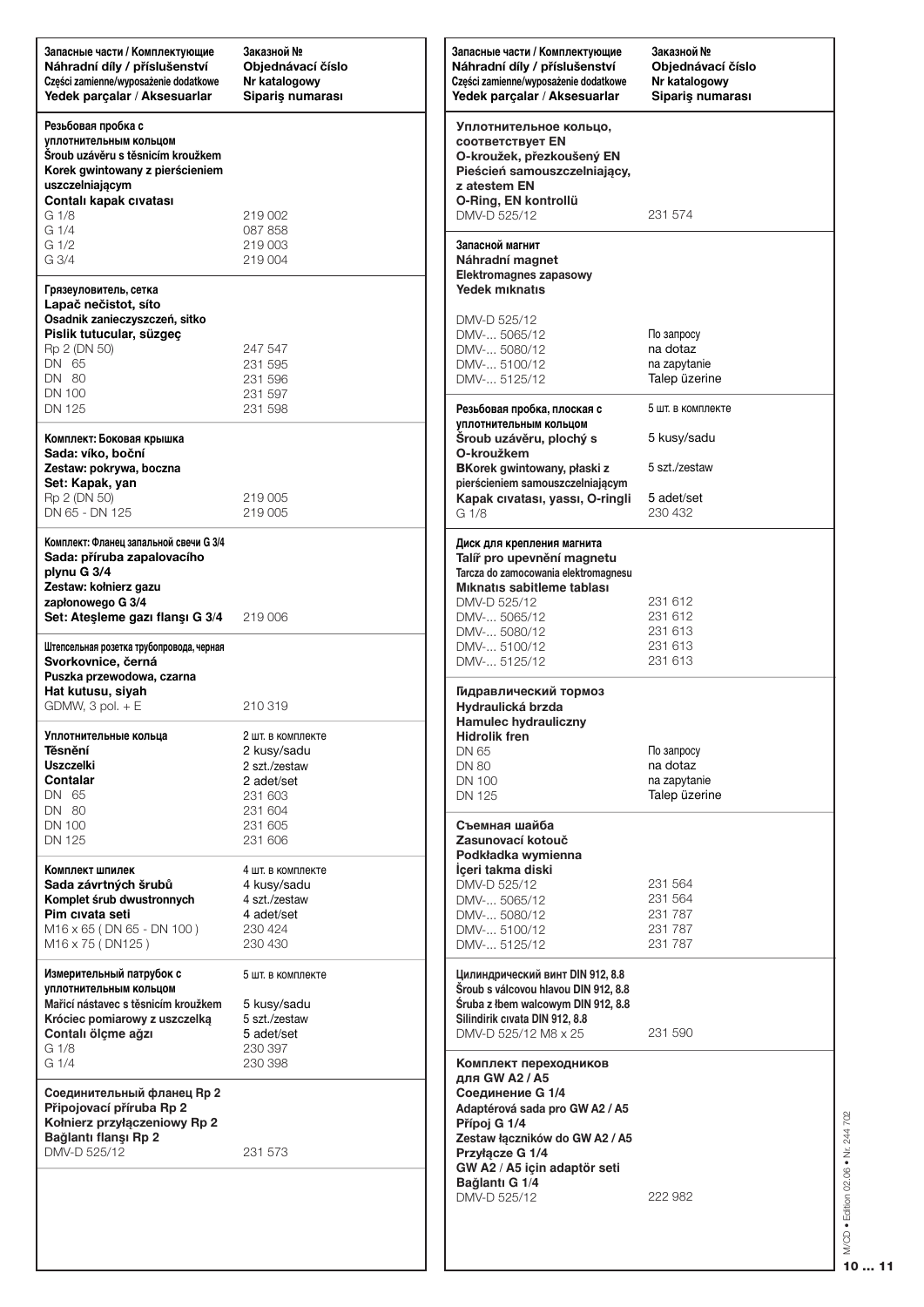# **DUNGS®**



Фирма сохраняет за собой право на изменения, проводимые в процессе технического совершенствования. / Změny, které slouží technickému pokroku, vyhrazeny./ Zmiany podyktowane potrzebami postępu technicznego zastrzeżone. / Teknik gelisme ve gelistirme açısından yararlı olabilecek değişiklikler yapma hakkı saklıdır.

Администрация и производство Administrace a provoz Adres zarządu i zakładu İdare ve işletme

Karl Dungs GmbH & Co. KG Siemensstr. 6-10 D-73660 Urbach, Germany Telefon +49 (0)7181-804-0 Telefax +49 (0) 7181-804-166 Почтовый адрес Korespondenční adresa Adres korespondencyjny Yazışma adresi

Karl Dungs GmbH & Co. KG Postfach 12 29 D-73602 Schorndorf e-mail info@dungs.com Internet www.dungs.com

702 244

Edition 02.06 . Nr.

MCD.